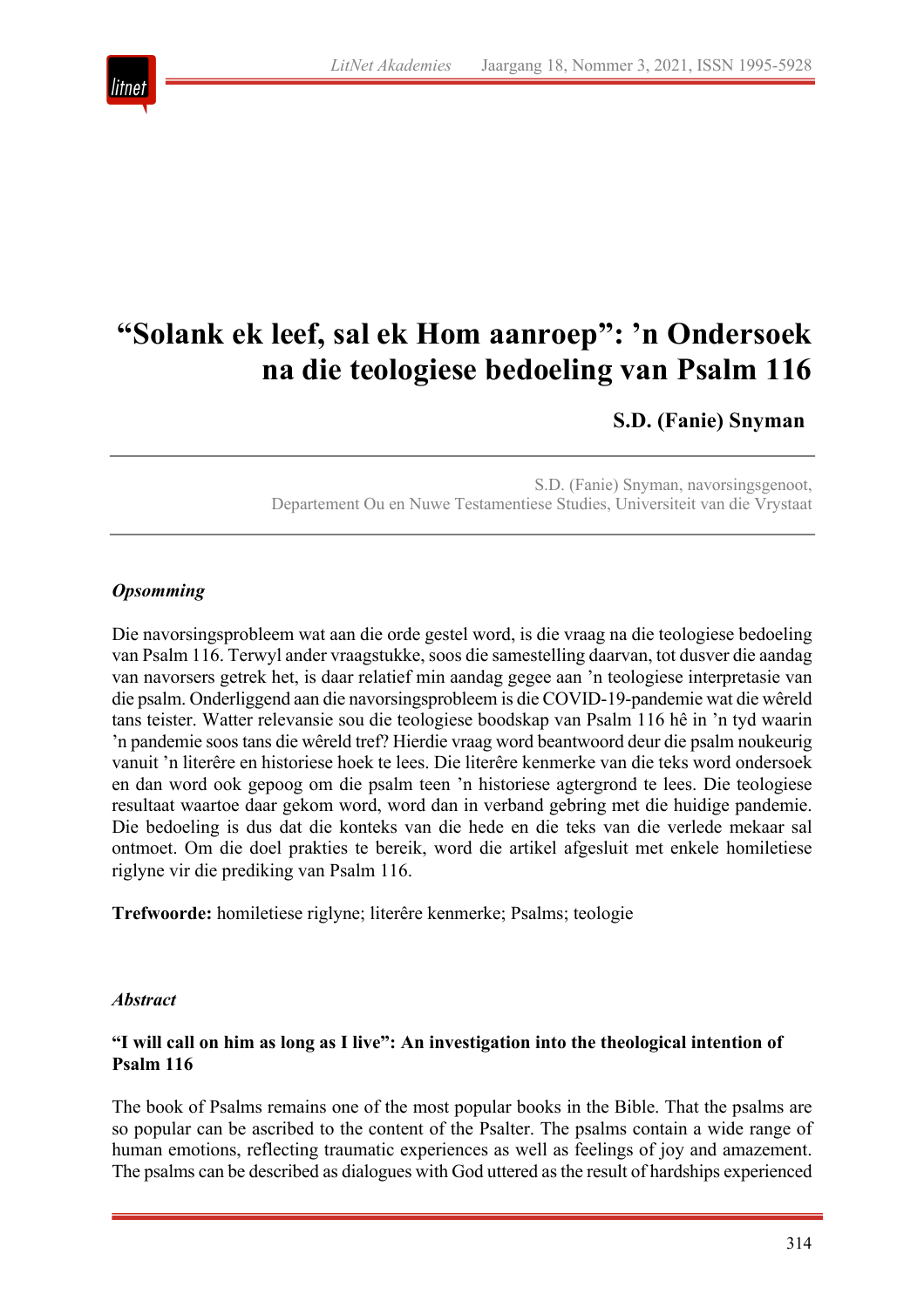

by the poets of Psalms. This is also the case regarding Psalm 116. The problem investigated in this contribution entails an enquiry into the theological meaning of Psalm 116. This is done by paying attention to the literary and historical aspects of the text. While other problematic issues have received due attention in the research on this psalm, not much attention has been given to a theological interpretation of the psalm. In particular, it was the composition of the psalm that captured the attention of scholars. Earlier research on the psalm resulted in the conclusion that little or no cohesion can be found in it. More recent researchers have come to the conclusion that there is indeed coherence to be found in the composition of the psalm, but scholars still differ as to how the coherence should be seen. Opinions in this regard vary from a twofold division of the psalm, to a threefold division, to a more complex structure comprising stanzas and strophes, through to a division in five parts, and right up to an eightfold division that could be made. In one instance, a concentric structure of the psalm was proposed with verses 8*–*11 as the centre of the psalm. In this article a threefold division is opted for (vv. 1*–*9, 10*–*11, 12*–*19). There is fair consensus that verses 1*–*9 should be seen as a unit. Verses 10*–*11 form a self-reflection by the poet on his plight. Verses 12*–*19 have a cultic background where the poet praises YHWH in the temple for the redemption experienced. From a careful reading of the text, focusing on issues such as the extent of the text, text critical matters, structural elements of the text, literary features (parallelism, chiasmi, inclusio, metaphors) that can be identified in the text, the literary genre used (identified as an individual hymn of thanksgiving), attention is also briefly given to the historical context of the psalm, dating it as a post-exilic text. Theological meaning is created through a combination of the literary and historical analyses of the psalm. The aim of this investigation is to create a dialogue between the current context of the COVID-19 pandemic and the text of the psalm which originated in the past.

Theologically speaking, the most important statement made in the psalm is found in verse 5 where the poet confesses YHWH as the gracious, righteous God who is full of compassion. With this confession the poet draws on the way in which YHWH revealed God-self in the past to the people of Israel (Exod. 34:6). The poet confessed that he had first-hand experience of YHWH's graciousness, righteousness and compassion even though he regarded himself as simple-hearted. Yet his overwhelming experience was that YHWH had saved him from a terrible condition, presumably an illness that had brought him to the brink of death itself. The testimony of the poet is that YHWH heard his voice and cry for mercy and, as a result, rescued him from his dire situation. As a result of the redemption he experienced, he is in a position to declare his love for God (v. 1). In the last part of the psalm the poet expresses his gratitude for his redemption. He had once cried to YHWH in distress, but the situation has now changed, so that he can once again call upon the name of the Lord, but this time in sincere gratitude. He does so in the presence of God's people "in the courts of the house of the LORD" (v. 19). There is a decisive move from being on the brink of death and an experience of God-forsakenness – *Sheol* is the term used in Hebrew  $(v, 3)$  – to an experience of the presence of YHWH in the temple. The psalm commences with a cry to YHWH to come to his rescue, but culminates in a jubilant "Hallelujah".

This research originated in the midst of the third wave of the devastating COVID-19 pandemic, and the theological message of the psalm, then, is also linked to this situation. The pandemic has in a very real sense brought death close to many believers, where loved ones, friends, family and colleagues have suffered and even passed away. Current-day believers seeking comfort from the Bible may then identify with the cry of the poet uttered at the beginning of the psalm: "Cords of death entangled me, the anguish of the grave came upon me; I was overcome by trouble and sorrow" (v. 3). At the same time, they may also follow the example of the poet by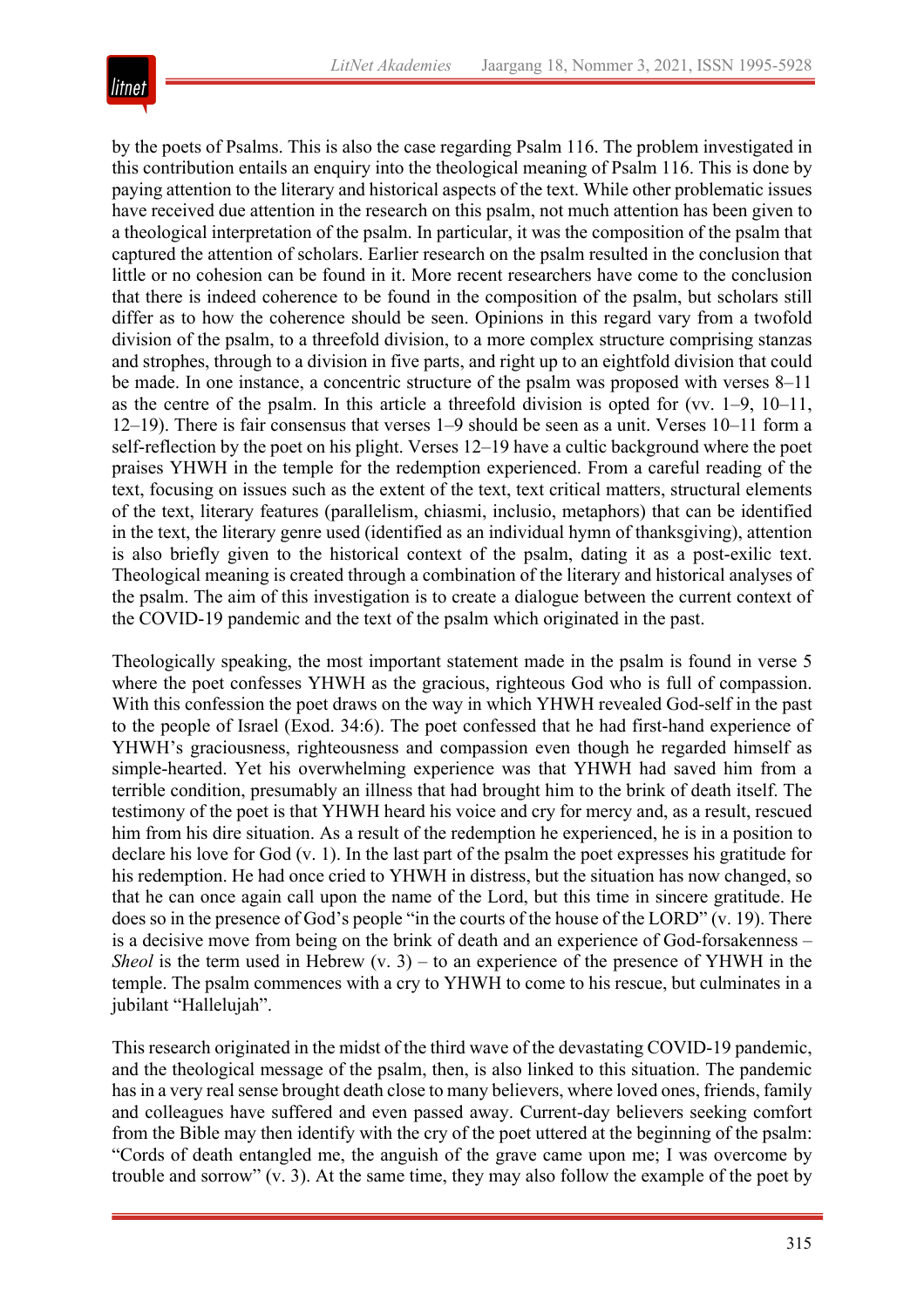



calling upon YHWH in their need, confessing their trust in the Lord despite the extreme situation of severe illness, and then, in the end, rejoice in the presence of God together with fellow believers.

**Keywords:** homiletical guidelines; literary features; Psalms; theology

## **1. Inleiding**

Die Psalms bly een van die gewildste boeke in die Bybel om te lees. In 'n onlangse kommentaar word die boek van die Psalms omskryf as 'n ryk en gevarieerde versameling van poësie uit die lewe van Israel wat 'n wye reeks van emosies en gevoelens tot uitdrukking bring, insluitende vreugde, hartseer, vrees, onderdrukking, pyn, verwondering en verlange. Die psalms spreek 'n wye verskeidenheid van temas aan, soos persoonlike verhoudings, vyande, siektes, nasionale krisisse, die wonder van die skepping, die goedheid van God, die geskiedenis van Israel en persoonlike sondes. Hierdie temas is nie verbind aan of beperk tot 'n spesifieke historiese of persoonlike gebeurtenis nie (DeClaissé-Walford 2020:xlviii).

Wat hier van die psalms in die algemeen gesê word, geld ook vir Psalm 116. In dié Psalm kom die leser die vrees en die vreugde van die digter teë. Dit is veral die digter se verhouding met God waarin die leser van die psalm 'n insig kry. Die psalms in die Ou Testament is dus ook teologiese literatuur en moet ook so gelees word. Daar word nie wyd en dikwels gepubliseer oor hierdie psalm nie. Die problematiek verbonde aan die samestelling van die psalm (sien hofie 3 hier onder) en die problematiese vers 15 (Emerton 1983:146*–*53; Pinker 2009:529*–*39) (en wat 'n artikel op sigself verg) het die aandag van psalmkenners getrek en gevolglik het die ondersoek na die teologiese boodskap van die psalm nog betreklik min aandag gekry. In die navorsing vir die artikel kon daar nie een publikasie gevind word wat die teologiese boodskap van Psalm 116 as fokus het nie.

## **2. Probleemstelling en metodologiese vertrekpunt**

Hierdie waarneming van 'n onderbeklemtoning van die teologiese boodskap van Psalm 116 het dan gedien as die impetus vir die ondersoek na die psalm wat hier aangebied word. Dít is dan die probleem wat in hierdie artikel nagevors word: Wat is die teologiese bedoeling van Psalm 116?

Ek skryf hierdie artikel midde-in die derde golf van die COVID-19-pandemie wat Suid-Afrika tans teister. Die skerp styging in die infeksiekoers en die gepaardgaande hoër sterftesyfer ten spyte van 'n inentingsveldtog wat gelei het tot 'n aangepaste vlak 4-inperking sedert 27 Junie 2021, is deel van talle Suid-Afrikaners se leefwêreld. Die konteks van die probleem wat ondersoek word, is dus die pandemie. Die verdere vraag onderliggend aan die vraag na die teologiese bedoeling van Psalm 116 is die vraag na die relevansie wat die teologiese bedoeling van die psalm mag hê vir mense wat behoefte het aan teologiese bemoediging in dié uitdagende tyd waarin ons ons bevind. Derhalwe poog die artikel om die ervaring van die pandemie in verband te bring met God en geloof via die teologiese bedoeling van Psalm 116. Die bedoeling met die artikel is dus dat konteks en teks mekaar sal ontmoet. Dit behels 'n heen en weer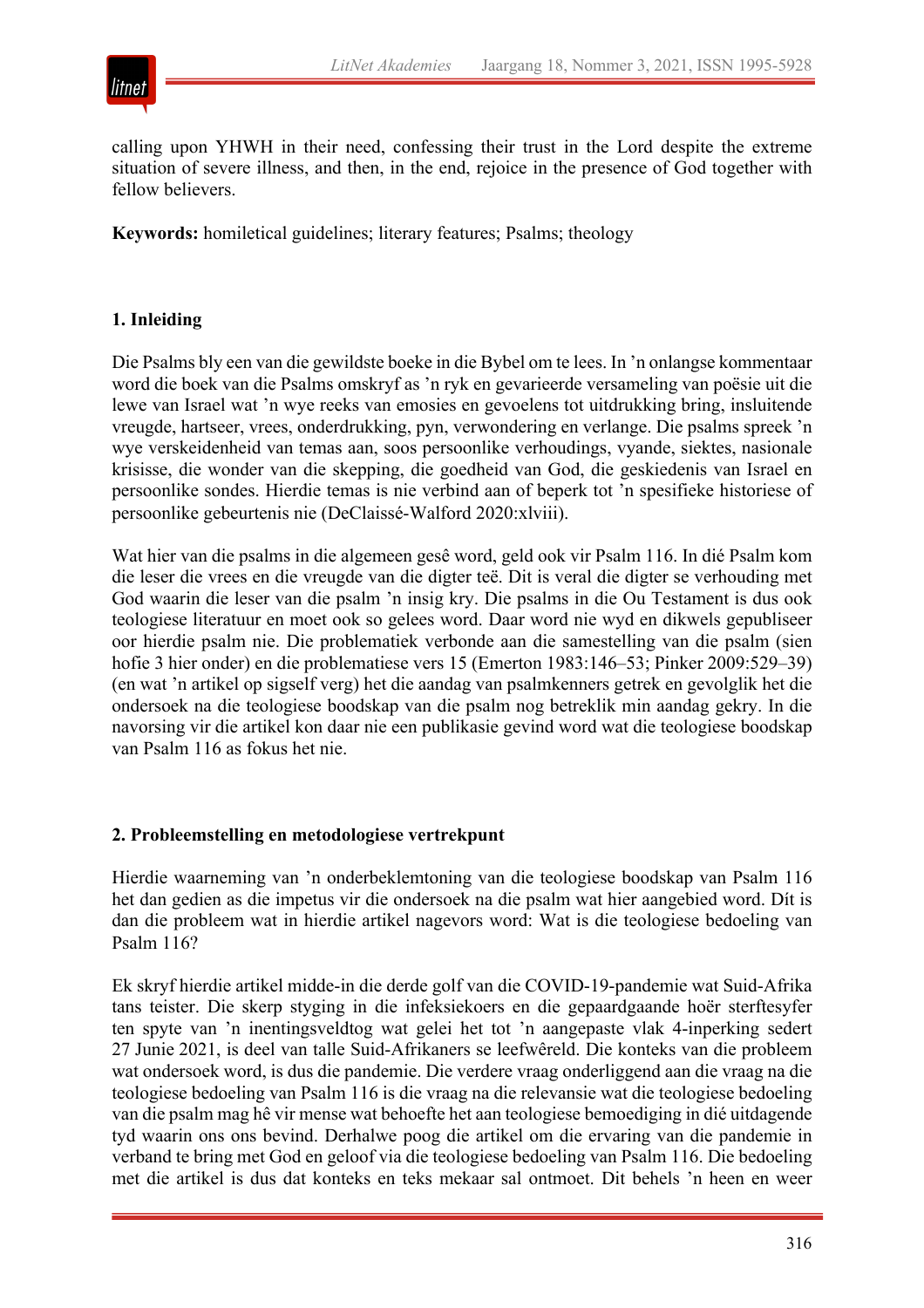

beweeg tussen menslike ervarings in die hede en die bekende woorde van die Bybel en die Psalms in die besonder uit die verlede (Brueggemann 2007:2). Dit is juis in onsekere en selfs lewensbedreigende tye dat die vraag na God en God se betrokkenheid gevra word. Die Psalms is die neerslag van ervarings van 'n lewensbedreigende aard, en in sulke ervarings word daar geroep na God soos wat in Psalm 116 gevind word.

Metodologies word die teks eksegeties ondersoek. Eksegese is die noukeurige lees van 'n teks waarin daar gefokus word op die literêre kenmerke van die teks en die historiese tyd van ontstaan van die teks. 'n Literêre ondersoek behels onder andere 'n ondersoek na die omvang van die teks, tekskritiese kwessies, die opbou van 'n teks, die ondersoek na literêre tegnieke soos parallelismes, chiasmes, inclusio en metafore wat in die teks voorkom, asook die tipiese woordeskat wat gebruik word. Bybelse tekste kan nie ahistories gelees word nie en daarom moet gepoog word om die teks indien enigsins moontlik ook histories te plaas. Op grond van die ondersoek na die literêre en historiese dimensies van die teks word die teologiese bedoeling van die teks gekonstrueer. Teologiese betekenis word vanuit die resultate van die literêre en historiese ondersoek geskep.

# **3. 'n Literêre en historiese ondersoek van Psalm 116**

Die uitleg of eksegese van 'n Bybelse teks begin by die *lees* van die teks.

## *3.1 Die teks van Psalm 116*

- 116 אה בָתּי כּי־יִשָׁמע יהוה אֶת־קוֹלי תּחֲנוּנִי:
	- $\,$ פי־הטה אַזנוֹ לי וּבימי אַקרא:  $2$
- ִי ָצָרה וְיָגוֹן ֶא ְמ ָצא׃ ִי ֶח ְב ֵלי־ ָמוֶת וּ ְמ ָצֵרי ְשׁאוֹל ְמ ָצאוּנ 3 ֲא ָפפוּנ
	- וּבְשֵׁם־יהוה אֶקְרָא אָנָּה יהוה מַלְטָה נַפְשִ<mark>ׁ</mark>י: 4
		- ם: חנּוּן יהוה וְצדּיק ואלהינוּ מָרחם: 5
		- 6 שֵֹׁמר ְפּ ָתאיִם יהוה ַדּלּוֹ ִתי וְ ִלי יְהוֹ ִשׁי ַע׃
		- ָ שׁוּבִי נַפְשִׁי לִמְנוּחָיְכִי כִּי־יהוה גָּמַל עָלָיְכִי: ?
- :י ְחִלַּצְתָּ נַפְשִׁי מִמֶּוֶת אֶת־עֵינִי מִן־דְּמְעָה אֶת־רַגְלִי מִדֶּחִי A
	- 9 אֶתְהַלֵּךְ לִפְנֵי יהוה בְּאַרְצוֹת הַחַיִּים:
		- ָהָאֱמַנְתִּי כִּי אֲדַבֵּר אֲנִי עָנִית<mark>ָי מְאֹד:</mark> (0
		- ו ז אֲנִי אָמַרְתִּי בְחָפְזִי כָּל־הָאָדָם כֹּזֵב:
	- 12 ָמה־ ָא ִשׁיב ַליהוה ָכּל־ ַתּ ְגמוּלוֹ ִהי ָע ָלי׃
	- נוֹס־יִשׁוּעוֹת אֵשֵׂא וּבִשֵׁם יהוה אֵקְרַא: 13
	- 14 נְדַרַי לַיהוה אֲשַׁלֵּם נֵגְדַה־נַּא לְכַל־עַמּוֹ:
		- נָקָר בְּעֵינֵי יהוה הַמָּוְתָה לַחֲסִידָיו: **15**
- יָנָה יהוה כִּי־אֲנִי עַבְדֶּךָ אֲנִי־עַבְדְּךָ בֶּן־אֲמָתֶךָ פְּתַחְתָּ לְמוֹ $\,$ פָי: $\,$   $\,16$ 
	- 17 | לְרִ־אֶזְבַּח זֶבַח תּוֹדָה וּבְשֵׁם יהוה אֶקְרָא
		- 18 נְדָרַי לַיהוה אֲשַׁלֵּם נֶגְדָה־נָּא לְכָל־עַמּוֹ: **18**

#### *3.2 'n Ondersoek na die literêre kenmerke van Psalm 116*

Wat is die omvang van Psalm 116? Daar is gevalle in die Psalmboek waar die omvang van die betrokke psalms nie sonder probleme is nie (Pss. 1/2) of waar twee psalms eintlik as een psalm gelees moet word (Pss. 9/10; 42/43; 111/112). Daar is egter eenstemmigheid onder geleerdes betreffende die omvang van Psalm 116. Ten spyte daarvan dat die psalm geen opskrif bevat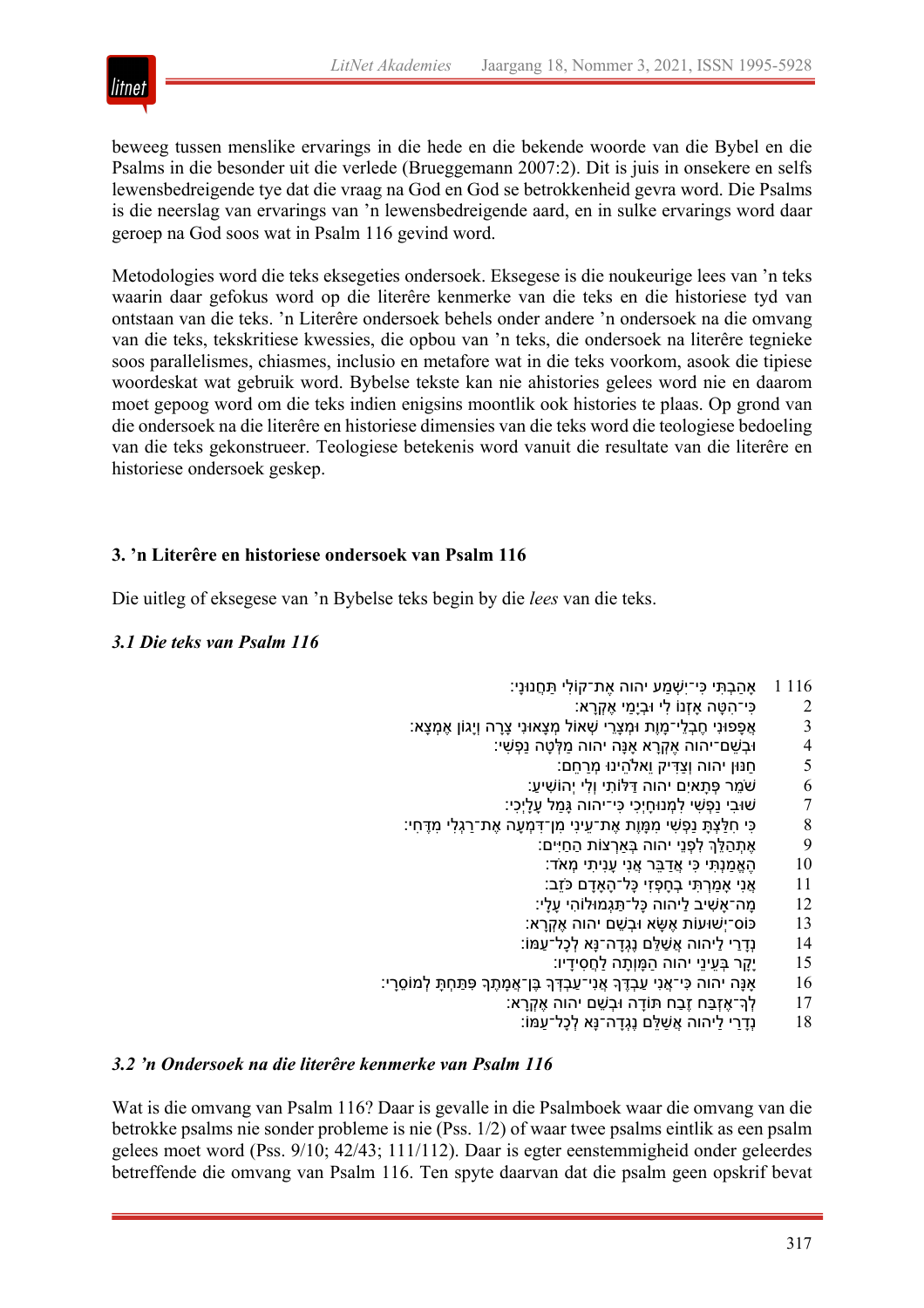

nie en in terme van woordeskat (byvoorbeeld verwysings na die doderyk of *Sheol* [Pss. 115:17; 116:3], oë [Pss. 115:5; 116:8] en voete [Pss. 115:7; 116:8]) ooreenkomste toon met die voorafgaande Psalm 115, moet vers 1 van Psalm 116 as die begin van 'n nuwe eenheid gesien word. Psalm 115 eindig met die uitroep "Halleluja" net soos wat die geval is met die slotverse van Psalms 116 en 117. Psalm 116 word in onderskeid van beide Psalms 115 en 117 gekenmerk deur die prominente voorkoms van eerstepersoon-enkelvoudsvorme wat deurgaans in die psalm aangetref word. Wat die slot van die psalm betref, is daar in die geval van Psalm 117 wel Hebreeuse manuskripte wat die psalm lees as behorende óf tot Psalm 116 óf tot Psalm 118. Psalm 117 word dus gelees as die slot van Psalm 116 (Gunkel 1926:504; Schmidt 1934:210 vgl. ook Allen 1983:117). Daar is egter voldoende argumente om Psalm 117 as 'n afsonderlike psalm uit eie reg onafhanklik van Psalm 116 te handhaaf. Psalm 116 sluit met 'n oproep om die Here te loof, terwyl Psalm 117 met dieselfde oproep open. Die slotwoorde van Psalm 116 is egter nie presies dieselfde as die woorde waarmee Psalm 117 open nie.

Tekskrities beskou lewer Psalm 116 nie probleme op nie. In die meeste gevalle waar variante lesings in die tekskritiese apparaat van *Biblia Hebraica Stuttgartensia* gelys word, handel dit oor alternatiewe lesings wat in ander vertalings soos die Septuagint en die Siriese vertaling gevind word, of oor voorstelle wat deur die redakteurs van *Biblia Hebraica Stuttgartensia* gemaak word, maar sonder manuskripgetuienis (vgl. Kraus 1972:793; James 2017:40*–*1). Dit is interessant dat die Septuagint Psalm 116 in twee psalms verdeel, waar verse 1*–*9 as Psalm 114 gesien word, met vers 10 as die begin van 'n nuwe psalm (Ps. 115).

Terwyl die omvang van Psalm 116 geen probleem is nie, toon 'n ondersoek na die literêre struktuur van die psalm dat daar weinig eenstemmigheid onder geleerdes bestaan. James (2017:41) wys daarop dat die bepaling van die psalm se struktuur gesien word as 'n probleem wat opgelos moet word. Emerton (1983:147) maak byvoorbeeld die opmerking dat dit nie altyd moontlik is om enige logiese verband tussen die verse van die psalm raak te sien nie. Kraus (1972:793) merk op dat dit lyk asof verskillende dele van die psalm op mekaar volg sonder enige merkbare struktuur of opbou. Westermann (1984:136*–*41) is 'n voorbeeld van 'n vroeëre geslag van vormkritiese geleerdes wat die inhoud van die psalm herrangskik in 'n poging om enigsins sin van die psalm te maak. Die oorsig wat Prinsloo (1993:71*–*82) bied om hierdie tendens te illustreer, word ook gevind in die onlangse ondersoek na die psalm. Brueggemann en Bellinger jr. (2014:499) merk op dat die poëtiese struktuur van die psalm kompleks is, en nie maklik is om te bepaal nie. Volgens Ayars (2019:172) word die psalm gekenmerk deur 'n ontwykende struktuur, en vir Hossfeld en Zenger (2011:214) is die psalm op 'n wanordelike manier saamgevoeg.

Onlangse navorsing oor Psalm 116 se opbou en struktuur vind wel meer van 'n koherente struktuur in die psalm, maar die resultate van die navorsing verskil, sodat daar geen eenstemmigheid onder geleerdes is wat die saak betref nie. Naas die groep geleerdes wat geen opbou of struktuur in die psalm vind nie, onderskei James (2017:44) twee verdere kategorieë onder geleerdes wat wel vir 'n bepaalde sinvolle opbou of struktuur in die psalm argumenteer. Die eerste groep noem hy die tradisionele benadering wat die psalm in twee dele, bestaande uit verse 1*–*9 en 10*–*19, verdeel (Lamparter 1978:248; Booij 1995:393). Hossfeld en Zenger (2011:219) en Janowski (2003:278) handhaaf ook 'n tweedeling van die psalm, maar verdeel die psalm na vers 11 (vv. 1*–*11 en 12*–*19). 'n Tweede groep wat onderskei word, verdeel die psalm in drie dele. Ook hiér is daar nie eenstemmigheid oor hoe die driedeling moet vertoon nie. Allen (1983:111*–*4) sowel as Brueggemann en Bellinger jr. (2014:500*–*1) verdeel die psalm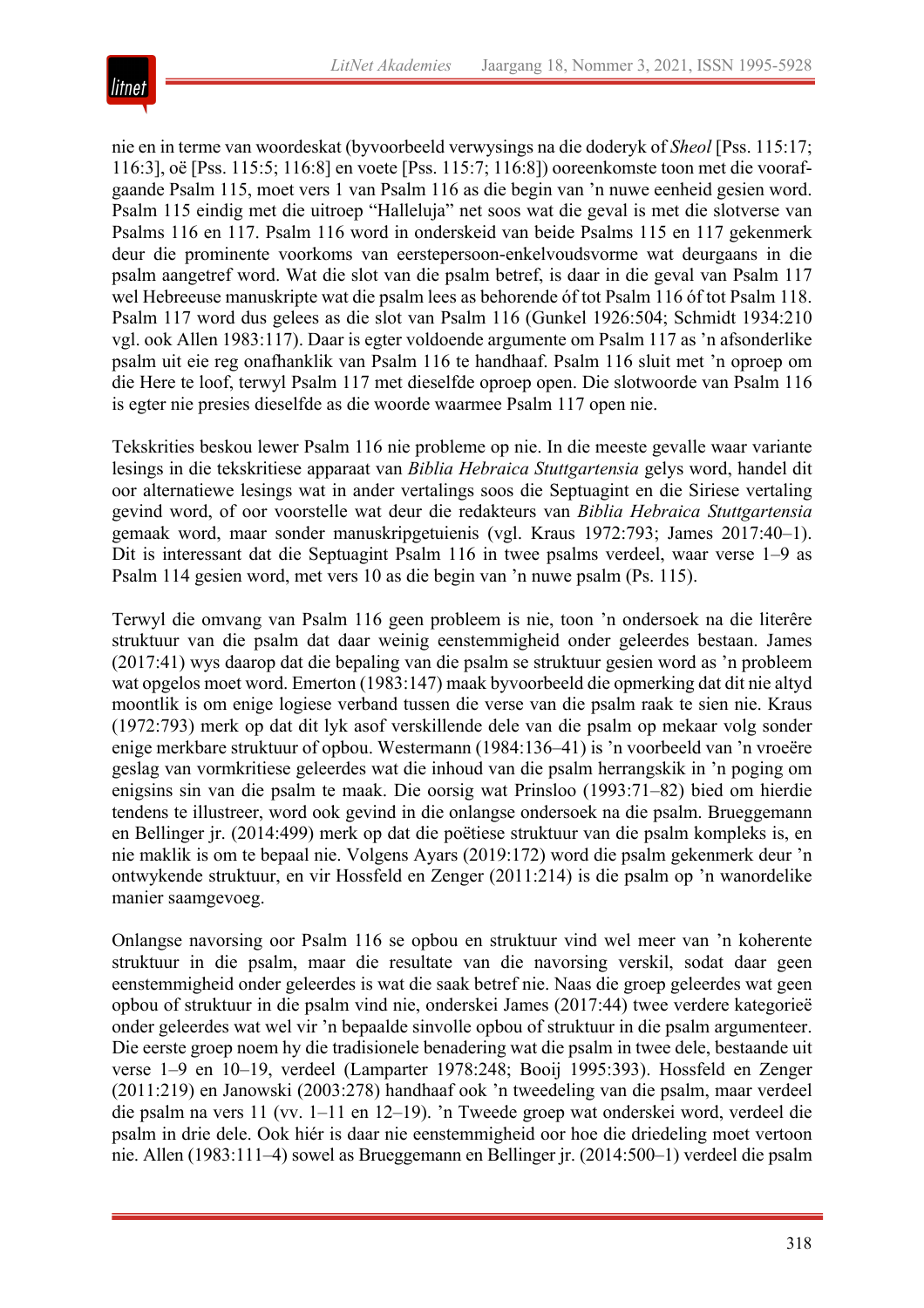

in verse 1*–*7, 8*–*14 en 15*–*19. Die driedeling wat DeClaissé-Walford (2020:138) maak, is soos volg: verse 1*–*2, 3*–*11 en 12*–*19.

By die groepering wat James (2017:44) aanbied, bied ek 'n addisionele (en dus vierde) groepering aan wat onderskei kan word. Daar is geleerdes wat 'n bepaalde kohesie ofsamehang vind in die psalm via 'n meer komplekse struktuurontleding van stansas en strofes wat in die psalm onderskei kan word. Barré (1990:61*–*5) handhaaf die tradisionele tweedeling van verse 1*–*9 en 10*–*19, maar maak dan die verdere, fyner verdeling van IA (vv. 1*–*4) en IB (vv. 5*–*9), en dan IIA (vv. 10*–*14) en IIB (vv. 15*–*19). Barré (1990:66) deel dan elkeen van dié vier kwarte van die psalm nog fyner op: IA1 (vv. 1*–*2), IA2 (vv. 3*–*4), IB1 (vv. 5*–*6), IB2 (vv. 7*–*9), IIA1 (vv. 10*–*11), IIA2 (vv. 12*–*14), IIB1 (vv. 15*–*16) en IIB2 (vv. 17*–*19).

Potgieter (2019:401*–*3) kom tot die volgende resultaat in sy ondersoek na die struktuur van Psalm 116: Die psalm word volgens die tradisionele (tweede) benadering verdeel in twee dele (vv. 1*–*9 en 10*–*19). Elkeen van die twee dele kan dan verdeel word in twee stansas. Verse 1*–*9 se twee stansas bevat onderskeidelik verse 1*–*4 en 5*–*9. Elkeen van dié twee stansas bevat op hul beurt weer twee strofes: in stansa 1 se geval, verse 1*–*2 en 3*–*4, terwyl stansa 2 (vv. 5*–*9) bestaan uit twee strofes, verse 5*–*6 en 7*–*9. Die tweede deel van die psalm (vv. 10*–*19) bestaan eweneens ook uit twee stansas: verse 10*–*14 en 15*–*19 onderskeidelik. Stansa 3 (vv. 10*–*14) kan verder verdeel word in twee strofes, bestaande uit verse 10*–*11 en 12*–*14. Laastens bestaan stansa 4 uit verse 15*–*19 wat ook in twee strofes verdeel word, te wete verse 15*–*16 en 17*–*19.

Ayars (2019:207*–*9) maak ook die onderskeid in stansas en strofes en kom tot die volgende resultaat: Anders as Potgieter wat twee stansas onderskei, onderskei Ayars drie stansas. Stansa 1 bestaan uit verse 1*–*9 wat onderverdeel word in twee strofes (vv. 1*–*4 en 5*–*9). Stansa 2 bestaan uit verse 10*–*11. Stansa 3 omvat verse 12*–*19 wat onderverdeel word in twee strofes (vv. 12*–*14 en 16*–*19).

Anderson (1983:118*–*9) verdeel die psalm in vyf dele, te wete 'n inleiding (vv. 1*–*2), 'n kreet om hulp (vv. 3*–*4), gevolg deur 'n vertrouensuitspraak (vv. 5*–*7), 'n goddelike antwoord (vv. 8*–*9) en dan 'n gevolgtrekking wat bestaan uit 'n belofte van lof (vv. 10*–*19).

Prinsloo (2000:255) se gevolgtrekking is dat die psalm uit ses onderskeibare eenhede opgebou is (vv. 1*–*4, 5*–*6, 7*–*8, 9*–*14, 15, 16*–*19).

Gerstenberger (2001:291) sien die psalm as bestaande uit nie minder nie as agt verbandhoudende dele wat op 'n manier saamgevoeg is. Die agt dele word soos volg uiteengesit: I) 'n verklaring van verhoring (vv. 1*–*2); II) 'n weergawe van die probleem en die verlossing (vv. 3*–*4); III) response van die gemeenskap (vv. 5*–*7); IV) danksegging en eed van die een wat gered is (vv. 8*–*9); V) 'n weergawe van die probleem en die verlossing (vv. 10*–*11); VI) eed en vervulling (vv. 12*–*15); VII) 'n weergawe van redding (v. 16); en VIII) eed en vervulling (vv. 17*–*19).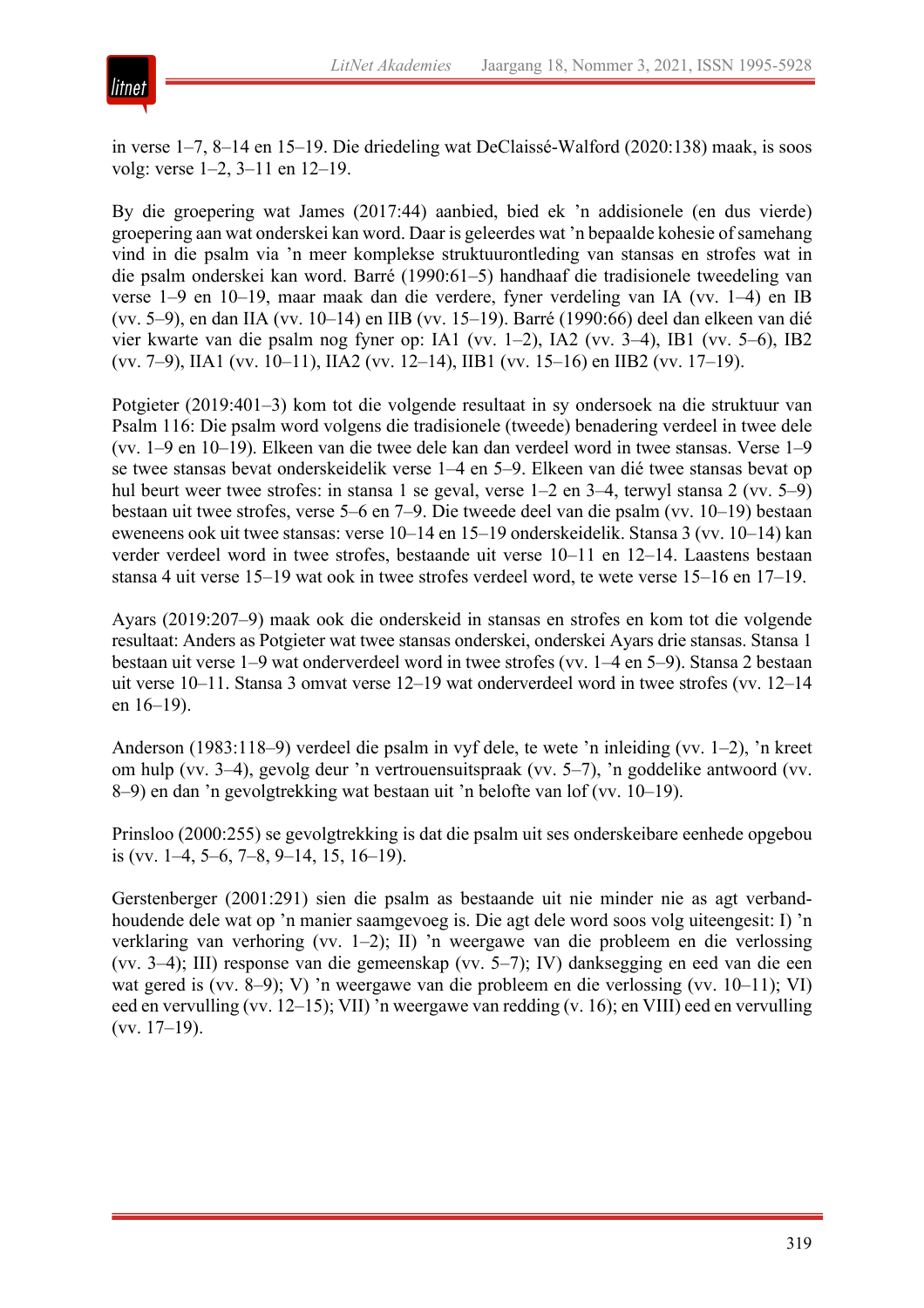

Burden (1991:161) identifiseer 'n konsentriese opbou van die psalm:

A Die Here hoor my stem (v. 1) B Ek roep die Here aan (v. 2) C Bande van die dood het my omsluit (v. 3) D Ek roep die Naam van die Here aan (vv. 4*–*5) E Hy het my gered (v. 6) F Die Here doen goed aan my (v. 7) G U het my van die dood gered (v. 8) G1 Ek wandel voor die Here in die land van die lewendes (vv. 9*–*11) F1 Die Here se weldade aan my (v. 12) E1 'n Kelk van danksegging (v. 13a) D1 Ek roep die Naam van die Here aan (vv. 13b*–*14) C1 Die dood van sy dienaars is vir die Here belangrik (vv. 15*–*16) B1 Ek roep die Naam van die Here aan (v. 17) A1 Ek betaal my geloftes aan die Here (vv. 18*–*19).

Vir die doeleindes van hierdie ondersoek word aangesluit by die analise van Ayars (2019:207*–* 9) wat 'n driedeling van die psalm maak, met die volgende addisionele argumente. Teenoor geleerdes wat geen of weinig van 'n logiese gang in die psalm sien, is daar vir my wel kohesie in die psalm. Dit kan gesien word in die uitroep van die digter, wat die "Naam van die HERE bly aanroep", wat vier keer in die psalm voorkom (vv. 2, 4, 13, 17). Potgieter (2019:408*–*9) toon hoedat die aanroep van JHWH funksioneer as 'n leitmotief in die psalm, en vir Ayars (2019:171) skep hierdie viervoudige uitroep na JHWH 'n retories-teologiese kohesie in die psalm. Die woordstam תומ) dood) wat drie keer voorkom (vv. 3, 8, 15), val ook op. 'n Laaste literêre kenmerk van die psalm is die eerstepersoon-enkelvoudsvorme wat in die hele psalm aangetref word. Vir Ayars (2019:173) is die eerstepersoon-enkelvoudsvorme die mees prominente kenmerk wat die kohesie in die psalm bevestig.

Daar is taamlik eenstemmigheid onder die meerderheid van geleerdes dat verse 1*–*9 'n afsonderlike eenheid binne die psalm vertoon. Tekskrities is dit interessant dat die Septuagint vers 10 sien as die begin van 'n nuwe psalm wat die eenheid van die voorafgaande verse beklemtoon. Verse 1*–*9 vorm 'n kontras wat die verse in 'n eenheid saambind. Aan die begin van die psalm word die digter deur "bande van die dood omsluit" terwyl "angste van die doderyk" hom oorval het. Dit staan in skrille kontras met vers 8 waar hy "van die dood gered" is en nou "in die land van die lewendes" mag leef. Verse 1*–*9 vorm dus 'n beweging van dood na lewe.

Verse 10 en 11 is 'n selfrefleksie wat die oorgang bied na 'n nuwe tema van lof en danksegging in die tempel. Verse 8*–*9 vorm 'n kontras met verse 10*–*11. Terwyl verse 8*–*9 vertel van redding wat die digter beleef het, is die toonaard van verse 10*–*11 een van twyfel. Potgieter (2019:403) onderskei ook verse 10*–*11 as 'n afsonderlike strofe. Volgens Hossfeld en Zenger (2011:215) vorm verse 10*–*11 inderdaad 'n oorgangsfunksie. Vir Ayars (2019:215) funksioneer verse 10*–*11 as 'n belydenismatige brug tussen die twee gedeeltes wat die gedeelte voorafgaan (vv. 1*–*9) en daarop volg (vv. 12*–*19). 'n Belangrike oorweging om verse 10*–*11 as 'n aparte eenheid in die psalm te beskou, is die chiasme wat in die twee verse voorkom: (A) Ek het geglo/vertrou (B) selfs toe ek (אני) gedink ( אדבר) het ... (B) ek ( אני) het gedink ( אמרתי) (A) alle mense is leuenaars (Burden 1991:163). Die chiasme in verse 10*–*11 korreleer met die chiastiese opbou van verse 1*–*2: (A) eerstepersoon-enkelvoud ( יתבהא) ;( B) watJHWH doen ( עמשי) ;( B) watJHWH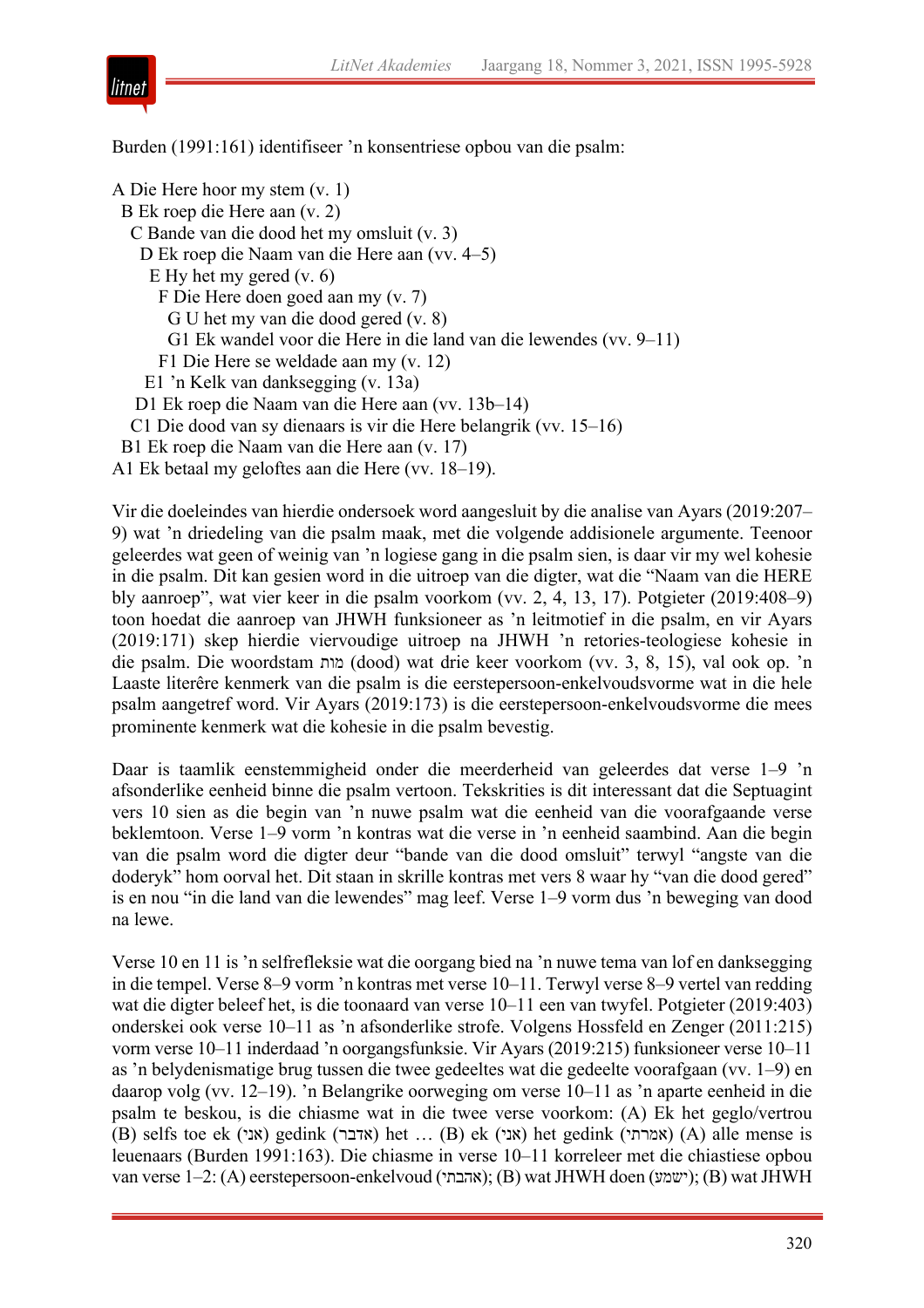

doen (ה $($ הטה); (A) eerstepersoon-enkelvoud (אקרא). Daar is dus voldoende en deurslaggewende redes om verse 10*–*11 as 'n aparte eenheid in die psalm te groepeer, anders as wat Hossfeld en Zenger (2011:215) doen, wat verse 10*–*11 saam met verse 1*–*9 groepeer. Dit is egter belangrik om te let op die funksie wat Hossfeld en Zenger (2011:215) aan verse 10*–*11 toeskryf. Verse 10*–*11 bied 'n terugblik op die voorafgaande nege verse en lê terselfdertyd die fondament vir die danksegging wat in 'n kultiese milieu plaasvind. Die eerstepersoon-enkelvoudsvorm waarmee vers 10 begin, korreleer met die eerstepersoon-enkelvoudsvorm waarmee die psalm begin in vers 1. Verse 10*–*11 kan as'n opsomming beskou word van verse 1*–*3 wat terselfdertyd 'n oorgang bied na die derde deel van die psalm.

Met vers 12 word daar weer 'n nuwe gedagte ingelei wat spesifiek die tema van dankbaarheid en aanbidding in 'n kultiese omgewing het, anders as wat die geval is in verse 1*–*9 of 10*–*11. Ayars (2019:194) merk op dat vers 12 'n semantiese skuif verteenwoordig van die voorafgaande verse 10*–*11 na 'n gees van aanbidding in vers 12. Dit is ook betekenisvol dat vers 12 met 'n vraag begin, anders as die stellings wat in die voorafgaande verse 10*–*11 gemaak is. Die vraag wat in vers 12 gevra word, word dan in die res van die psalm (vv. 13*–*19) beantwoord (Janowski 2003:278). Twee keer gee die digter die onderneming dat hy geloftes wat hy aan die Here gemaak het, sal betaal in die teenwoordigheid van die volk. Vir die eerste keer in die psalm is daar sprake van die "voorhowe van die huis van die Here" (v. 19) wat na die tempel verwys, en word Jerusalem ook vir die eerste keer by name genoem. Nogeens is daar 'n beweging in die psalm te bespeur. Die digter beweeg van die land van die lewendes in vers 9 (dus aan die einde van die eerste deel van die psalm) na "die voorhowe van die huis van die HERE" in Jerusalem (in vers 19 aan die einde van die psalm). Die psalm begin met 'n aanduiding dat die digter hom in die "angste van die doderyk" (שׂאול) bevind het, maar eindig waar die digter in Jerusalem is, die plek by uitnemendheid waar die Here op 'n spesiale manier teenwoordig is (Prinsloo 2006:749).

Opsommenderwys: Wat betref die navorsing oor die struktuur en opbou van die psalm, kan daar 'n hele aantal stadia onderskei word. Daar is 'n beweging van geen struktuur in die psalm te vind nie, na 'n tweedeling van die psalm, na 'n driedeling van die psalm, na 'n meer komplekse ontleding van die struktuur in stansas en strofes, tot by 'n verdeling in vyf eenhede, na 'n verdeling in ses en selfs agt eenhede, en laastens die psalm as die produk van 'n konsentriese opbou.

Terwyl daar geen eenstemmigheid is wat betref die opbou of struktuur en samestelling van die psalm nie, is daar wel eenstemmigheid wat betref die literêre genre (Gattung) van die psalm. Geleerdes is dit eens dat die psalm 'n individuele danklied is (Kraus 1972:793; Weiser 1975:719; Rogerson en McKay 1977:81; Lamparter 1978:248; Allen 1983:113; Westermann 1984:137; Janowski 2003:275; Jacobson 2004:65; Brueggemann en Bellinger jr. 2014:499; Potgieter 2019:399; DeClaissé-Walford 2020:138) ten spyte van die feit dat die psalm ook elemente van klag, lof, nood en getrouheid bevat. 'n Dankpsalm bevat gewoonlik die elemente van redes vir of doel van die dank en lof aan God, 'n oorsig oor die omstandighede van waaruit die digter gered is, en 'n hernude rede vir die lof aan God (Brueggemann en Bellinger jr. 2014:499).

Is daar spore van die bekende heilstradisies van Israel in Psalm 116 te vind? In vers 5 word JHWH aangedui as genadig, regverdig en barmhartig. Die woorde *genadig* ( ןוּנּח ( en *barmhartig* ( םחר ( bring herinneringe aan die Sinai-tradisie na vore waar JHWH as genadig en barmhartig beskryf word (Eks. 34:6). Die Sinai-tradisie word teologies gedra deur die teofanie van JHWH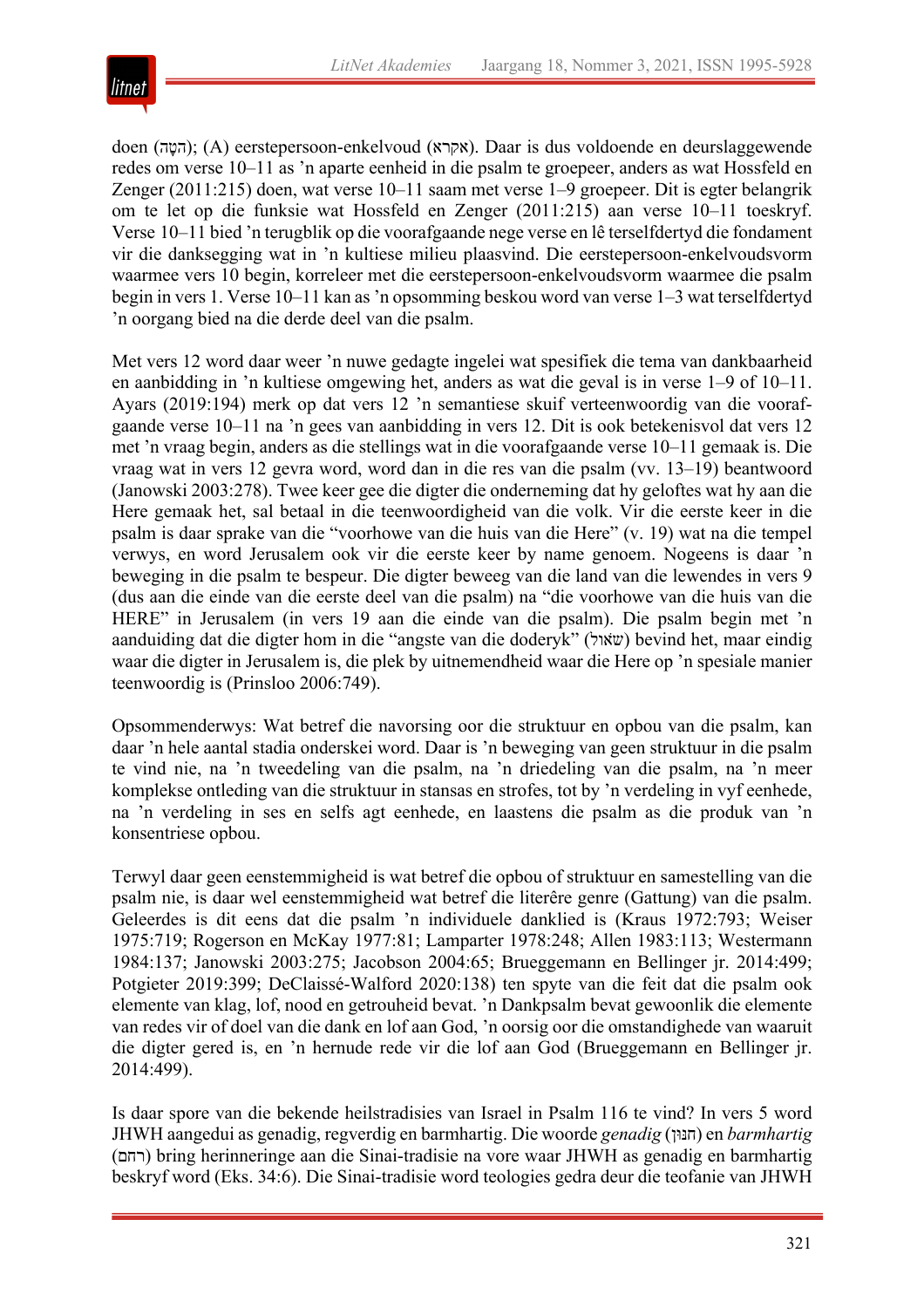

waarin JHWH bekendgestel word aan die volk Israel, die sluiting van die verbond tussen JHWH en die volk Israel, en die Tora wat gegee word as deel van die bepalings van die verbond en waaraan Israel gehoorsaam moet wees. Eksodus 34:6 bevat een van die belangrikste uitsprake oor wie God in die Ou Testament is en word dikwels in die Psalms herhaal (Pss. 86:15; 103:8; 111:4; 112:4; 145:8) asook elders in die Ou Testament (Num. 14:8; Jona 4:2; Joël 2:13; Neh. 1:5; 9:17). Eksodus 34 is ook deel van die verhaal van die goue kalf (Eks. 32*–*4). Ten spyte van die gruwelike gebeure van die goue kalf wat plaasvind onder die leiding van die hoëpriester, Aäron, terwyl Moses nog op die Sinai is om die Tora van JHWH te ontvang, bly JHWH tog nog die genadige en barmhartige God en bly die verbond intakt. Volgens Potgieter (2019:407) is *regverdig* ( קידּצ ( deur wysheidsleraars bygevoeg.

Die verwysing na Jerusalem en die "voorhowe van die huis van die HERE" laat die gedagtes keer na die Sionstradisie waar JHWH op 'n spesiale manier teenwoordig is en waar gelowiges daarom veilig kan voel (Prinsloo 2006:757).

## *3.3 'n Ondersoek na die ontstaanstyd van Psalm 116*

Die psalms is moeilik om presies te dateer, omdat daar min spesifieke historiese aanduidings gegee word. Die psalms is ook poësie wat nie noodwendig na konkrete historiese gebeure verwys nie. Psalm 116 se tyd van ontstaan is, soos wat die geval met ander psalms is, moeilik om te peil. Kraus (1972:794) merk op dat dit moeilik is om die situasie van die bidder vas te stel. Dahood (1970:145) dateer die psalm as vooreksilies, maar die oorgrote meerderheid van geleerdes (Kraus 1972:794; Rogerson en McKay 1977:81; Allen 1983:114; Prinsloo 2006:757; James 2017:40; Potgieter 2019:410) dateer die psalm posteksilies en selfs laat posteksilies.

Argumente wat vir 'n posteksiliese en laat posteksiliese datering gebruik word, is die Aramaïsmes wat in die psalm aangetref word (Kraus 1972:794; James 2017:40). Prinsloo (2006:757) wys op die woord *dienskneg*, wat 'n aanduiding is van 'n groep persone wat 'n belangrike rol gespeel het in die samestelling van die Psalmboek en wat dus histories in die posteksiliese periode geplaas word. Die neiging wat by laat posteksiliese psalms aangetref word om van bestaande psalms gebruik te maak en dan nuwe komposisies te skep, soos wat Potgieter (2019:410) oortuigend aantoon, is nóg 'n argument ten gunste van 'n laat datering van die psalm. Die verwysing na die tempel het dus waarskynlik die herstelde tempel van 515 v.C. in gedagte. 'n Posteksiliese datering van die psalm plaas die psalm in die tyd van die Persiese Ryk (539*–*331 v.C.). Dit maak dit onwaarskynlik dat die verwysing na die "bande van die dood" in vers 3 na oorlog verwys, aangesien die Persiese Ryk eers met die opkoms van Alexander die Grote (336*–*23 v.C.) polities en militêr uitgedaag is. Derhalwe moet dit eerder as verwysende na die persoonlike toestand van die digter geïnterpreteer word, waarskynlik 'n ernstige siektetoestand wat hom tot op die rand van die dood gebring het.

## **4. 'n Bepaling van die teologiese bedoeling van Psalm 116**

Die eerste en belangrike vraag wat aandag moet kry in die poging om die teologiese bedoeling van Psalm 116 te bepaal, is die vraag na God: Wat sê die psalm oor God?

Vers 5 maak die mees prominente uitspraak oor wie God is vir die psalmdigter: JHWH is die genadige, regverdige en barmhartige God. Dat JHWH die genadige God is, kommunikeer iets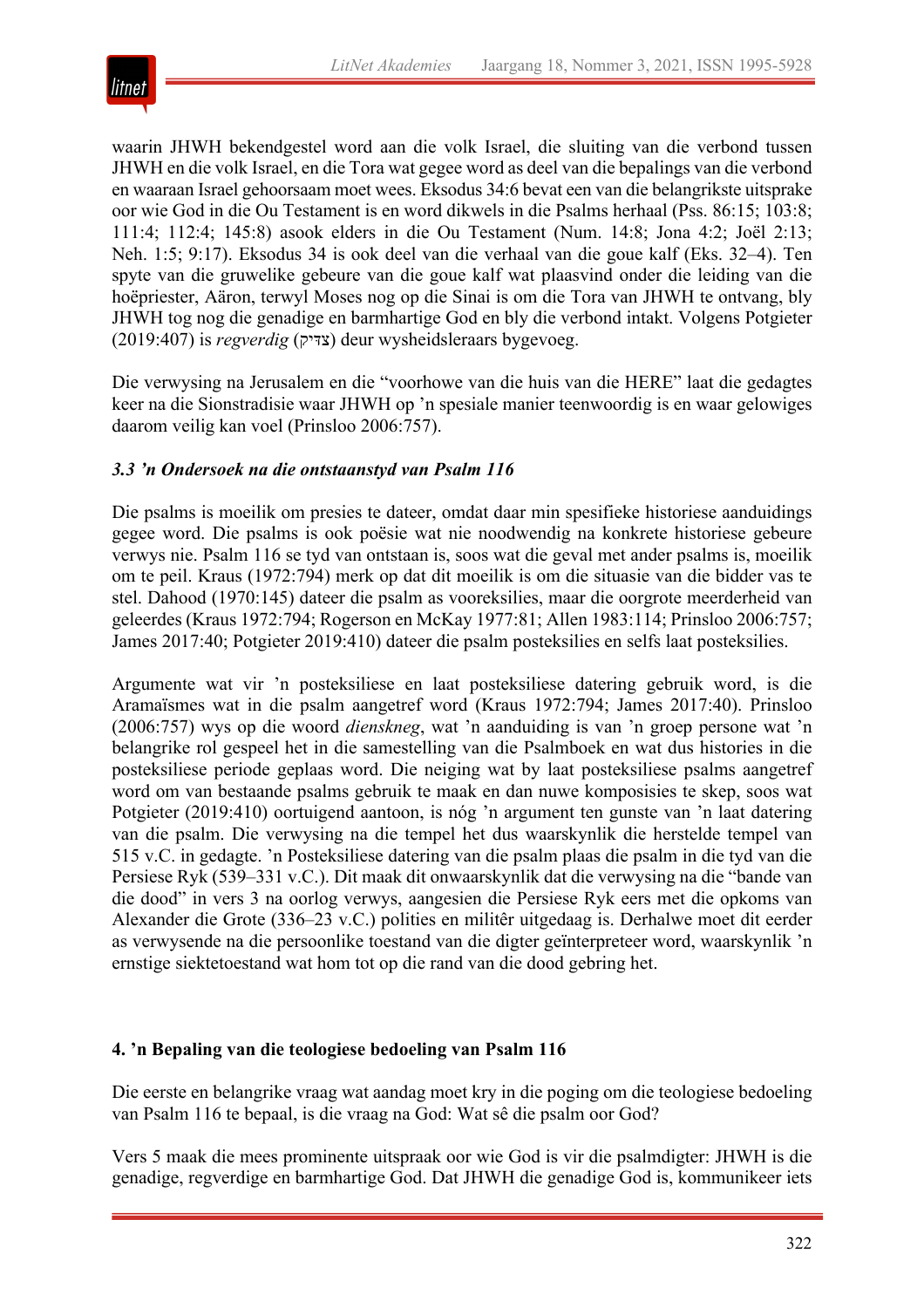

van JHWH se ruimhartigheid waarmee opgetree word om JHWH se guns vrylik aan mense beskikbaar te stel sonder om iets in ruil te verwag, of dat die Here optree om in ruil iets te bied wat die Here ontvang het. God se genade beteken die daarwees van God in gelowiges se lewens soos wat 'n koning sensitief is vir die nood van sy onderdane (Stoebe 1971:594*–*5).

Dat JHWH die regverdige God is, betrek Kraus (1972:795) op JHWH se trou wat aan gelowiges bewys word. Die begrip *regverdig* in die Ou Testament is veral 'n verhoudingsbegrip wat die verhouding tussen partye uitdruk. Dat JHWH vir die digter die regverdige God is, beteken dat daar 'n verhouding tussen die digter en God is en dat God in die verhouding getrou is (Koch 1976:522*–*3).

Die begrip *barmhartig* is ook 'n begrip wat 'n verhouding tussen partye uitdruk, en in die Ou Testament is dit altyd die verhouding van 'n meerdere teenoor 'n mindere party wat met die woord *barmhartig* uitgedruk word (Stoebe 1976:763*–*6). Vir Fischer (2012:35) is die bekendmaking van JHWH as die barmhartige God die bekendmaking van JHWH wat in wese barmhartig is en is dit een van die sleuteluitsprake oor die God in die Bybel. Die woord םחר wat in die 2020-vertaling van die Bybel in Afrikaans vertaal is met "barmhartig" kom van die Hebreeuse stamvorm wat "baarmoeder" beteken (DeClaissé-Walford 2020:140). Dit beteken dat die aard van JHWH se liefde beskryf word as 'n moederlike liefde. So beskermend as wat 'n moeder haar ongebore kind in haar baarmoeder koester, so tree JHWH op teenoor die volk Israel.

Dit is opvallend dat die mees bekende name vir die Verbondsgod hier gebruik word (JHWH en "ons God"). Soos wat die volk destyds ná die goue-kalf-episode verseker moes word van JHWH se voortgaande genade en barmhartigheid, verseker die digter homself nou weer van die eienskappe van JHWH in sy moeilike persoonlike omstandighede. Brueggemann (1997:225) maak die opmerking dat wanneer die Ou Testament God se eienskappe in byvoeglike naamwoorde noem, dit verhoudingsmatig gebruik word. God se genade en barmhartigheid druk 'n verhouding tussen JHWH en die volk Israel uit. JHWH se genade, regverdigheid en barmhartigheid word in die psalm geïllustreer in JHWH se optrede teenoor die onkundiges of swakkes (v. 6). JHWH bewys genade, regverdigheid en barmhartigheid aan hulle ten spyte van menslike nietigheid.

Die digter het die redding van JHWH ervaar. Dit is opvallend hoeveel verskillende woorde vir redding of verlossing (מלטה; ישע: חלץ; פתח) in die psalm gebruik word. Hiermee wil die digter die omvattende aard van die verlossing/redding wat hy ervaar het, beklemtoon. Een woord kan nie voldoende beskryf wat hy in terme van redding ervaar het nie.

Dat JHWH na die stem van gelowiges in hulle hulpgeroep luister, is vir die digter so belangrik dat dit die stelling is waarmee die psalm open. Dat JHWH na die hulpgeroep van gelowiges luister, is nie te danke aan 'n prestasie van die kant van die gelowiges nie. Dat JHWH luister is op sigself 'n daad van God se genade, regverdigheid en barmhartigheid wat in vers 5 bely word.

Die psalm open met 'n liefdesverklaring in die eerste vers: "Ek het lief" ( יתּבהא( . In die Hebreeuse teks word daar nie pertinent gesê dat JHWH die voorwerp van die digter se liefde is nie, maar dit word op goeie gronde afgelei dat die digter die uitspraak maak omdat JHWH sy hulpgeroep gehoor het. Die redegewende "want" (כי) wat op die liefdesverklaring volg, is belangrik. Die digter maak die uitspraak nie *sodat* die Here sy gebed verhoor nie; die digter het JHWH lief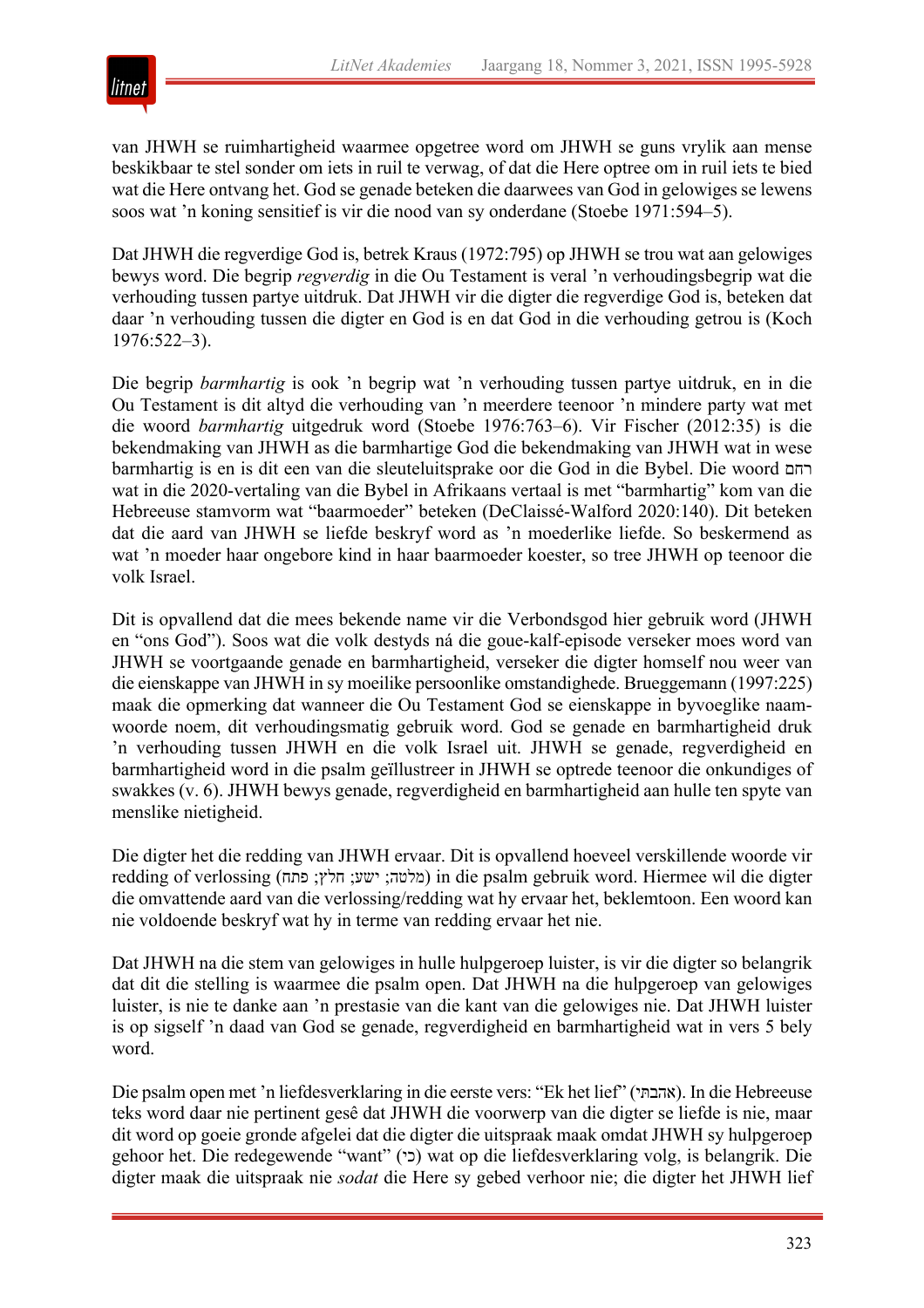

*omdat* die Here sy gebed verhoor. Die gelowige digter in die psalm het lief. Die digter se liefde is dus die respons op JHWH se dade teenoor hom. Wat die digter se liefde vir JHWH inhou, word in die derde deel van die psalm (vv. 12*–*19) nader aangedui. Om JHWH lief te hê beteken om geloftes wat aan die Here gemaak is, te betaal. Om JHWH lief te hê beteken om 'n dienskneg of dienaar van JHWH te wees en om JHWH in die tempel te loof en prys.

Dat die psalm open met die woorde "Ek het lief" sonder 'n spesifieke voorwerp, beteken dat die liefde van die digter nie net gerig is op JHWH nie. Om lief te hê is deel van die etiese optrede van gelowiges in die Ou Testament onder mekaar (Lev. 19). Etiese optrede teenoor mense en die kultiese aanbidding van God staan nie teenoor mekaar nie. Vir die Ou Testamentiese gelowige het liefde vir JHWH liefde vir die naaste beteken en ook andersom: Liefde vir die naaste beteken liefde vir JHWH. Vir James (2017:54) staan etiese optrede en spiritualiteit in verband met mekaar – die Ou Testamentiese gelowige se verhouding met JHWH het 'n invloed op persoonlike verhoudings en ook omgekeerd: persoonlike verhoudings beïnvloed mense se verhouding met God.

Die gelowige digter roep die Here onder verskillende omstandighede aan. Dit is merkwaardig dat die digter die Here aanroep in sy diepste nood van doodsangs en 'n ervaring van Godverlatenheid, én in die lof en aanbidding van die Here as danksegging in die teenwoordigheid van die Here in die tempel van Jerusalem. Die gebed van die psalmdigter is 'n daad van geloof (Jacobson 2004:66) ten spyte daarvan dat hy dit moeilik gevind het om onder die moeilike omstandighede te bly glo.

Die gelowige digter se dankbaarheid vir die verlossing wat hy ervaar het, is 'n belangrike motief in die psalm, in so 'n mate dat die derde deel van die psalm (vv. 12*–*19) aan die motief van dankbaarheid gewy word. Dankbaarheid kom kulties en liturgies tot uiting in die tempel saam met medegelowiges. Die retoriese vraag wat in beide verse 14 en 18 voorkom, beklemtoon die belangrikheid van dankbaarheid, waarmee die digter eintlik sê dat hy oorweldig is deur die verlossing wat hy ervaar het, dat hy dit moeilik vind om toepaslik daarop te reageer, en dat hy weinig kan doen om werklik sy dankbaarheid te betoon (Ayars 2019:195). Die beker van verlossing wat die digter sal lig, verwys na 'n offer aan God (Eks. 29:40; Num. 28:7) waarby die drink van wyn betrokke is (Brueggemann en Bellinger jr. 2014:501; DeClaissé-Walford 2020:141). Persoonlike verlossing word gekombineer met 'n openbare uiting van lof en aanbidding van JHWH (Ayars 2019:171). Die gelowige spreek sy dankbaarheid uit saam met medegelowiges in die tempel. Die digter beleef ervarings van om ver van God af te wees na 'n nabyheid van God.

## **5. Homiletiese riglyne vir die prediking van Psalm 116**

Die uitgangspunt wat geneem word in die homiletiese riglyne is die refrein waarin die digter die Here aanroep, wat in die psalm nie minder nie as vier keer (vv. 2, 4, 13, 17) voorkom. Ayars (2019:171) merk op dat die refrein 'n retories-teologiese kohesie in die psalm skep. In die bepaling van die teologiese bedoeling van die psalm is opgemerk dat die refrein telkens onder verskillende omstandighede voorkom. Die digter roep die Here aan omdat dit sy ervaring is dat die Here inderdaad op sy uitroep reageer (vv. 1*–*2) deur hom te verhoor. Wat in die res van die psalm volg, is 'n getuienis dat die Here in 'n krisissituasie in sy lewe sy hulpgeroep gehoor en hom uit die lewensbedreigende omstandigheid gered het. Die digter roep die Here ook aan in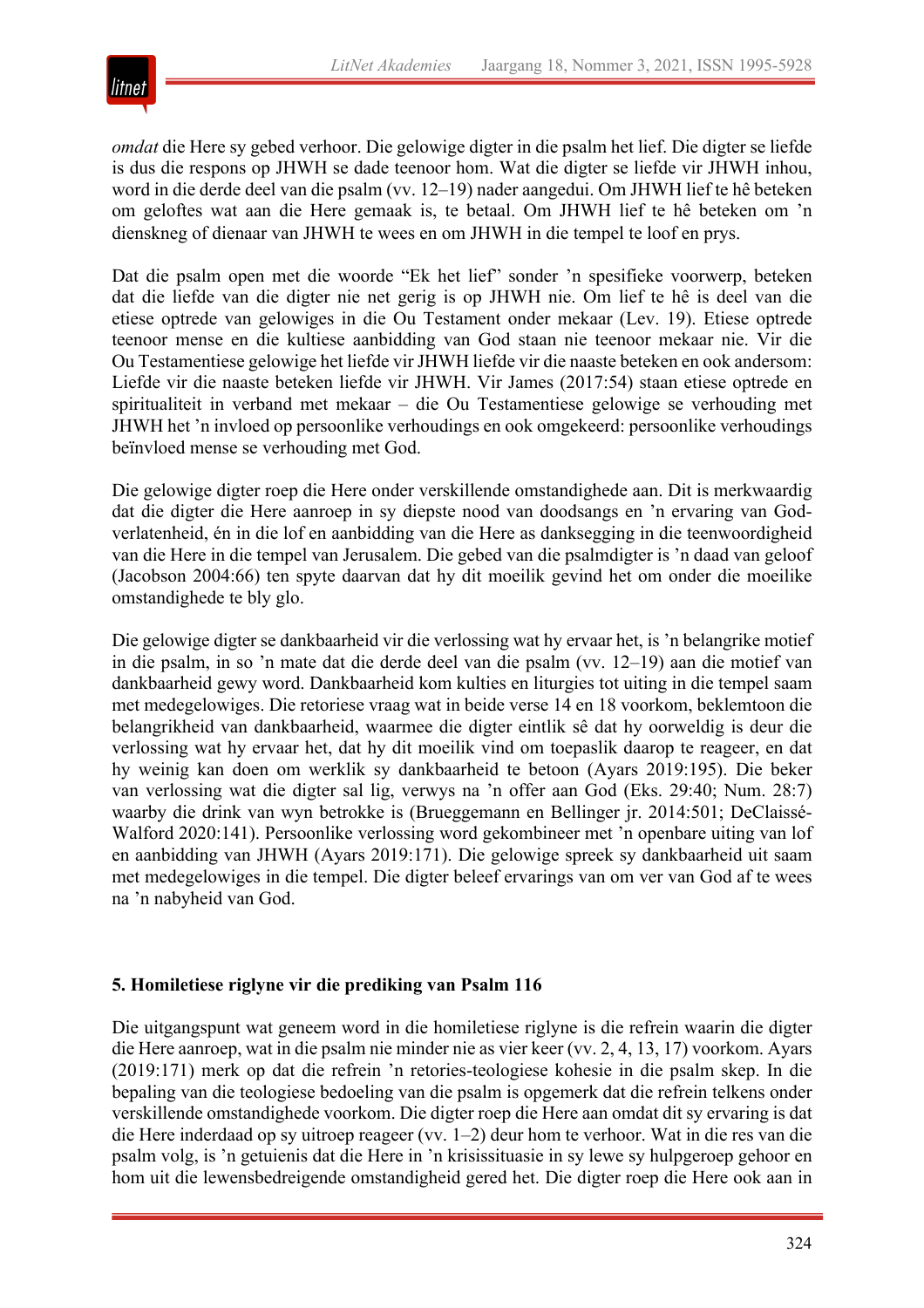

'n situasie wat hy beleef as "bande van die dood", in so 'n mate dat dit by hom 'n ervaring van verwydering van God gebring het wat hy verwoord as "angste van die doderyk". Daar is baie gelowiges wat die omstandigheid van 'n COVID-19-pandemie ervaar as 'n tyd waarin "bande van die dood" hulle omring, met geliefdes, kollegas, vriende en kennisse wat siek is aan, en selfs sterf aan, COVID-19-verwante komplikasies. Indien aanvaar word dat die digter waarskynlik 'n siektetoestand waarvan hy herstel het in gedagte het, is dit maklik dat gelowiges hulle sou kon identifiseer met die woorde waarmee die digter sy belewenis verwoord. So 'n ervaring van intense benoudheid en kommer kan selfs 'n ervaring van Godverlatenheid meebring, sodat vertroue in die Here kan wankel (v. 10). Terselfdertyd verwoord die psalm die ervaring van hedendaagse gelowiges in 'n tyd waarin die dood naby mense gekom het.

Ten spyte van die moeilike omstandighede van die digter waarin sy geloof selfs wankel, bly JHWH die genadige, regverdige en barmhartige God wat ontfermend teenoor gelowiges optree en hulle uit hulle nood, benoudheid en bekommernis verlos. Die verskeidenheid van woorde en begrippe wat gebruik word om JHWH se verlossing wat JHWH bewerk het te beskryf, sê iets van die omvattende en oorweldigende aard van die verlossing dat een begrip net te min is om die reddende aktiwiteit van God voldoende te beskryf. Gelowiges wat dit moeilik het tydens die pandemie kan herinner word aan die belydenis van die digter dat God selfs in menslike twyfel die genadige, regverdige en barmhartige God bly wat red. Die psalm herinner gelowiges nie net aan JHWH as die genadige, regverdige en barmhartige God nie, maar is ook 'n beroep op gelowiges om hulle geloof steeds in hierdie God te bly plaas. Gelowiges wat redding ervaar het in hulle persoonlike lewe of in die lewe van mense naby aan hulle tydens die pandemie, sou hulle eweneens met die geloofsuitspraak van die digter kon identifiseer.

Die digter wat die Naam van die Here onder moeilike omstandighede aanroep, roep die Here ook in die veilige en geborge omgewing van die tempel aan. Die ervaring van Godverlatenheid het plek gemaak vir 'n ervaring van die teenwoordigheid van die Here op 'n spesiale manier "in die voorhowe van die huis van die HERE" in Jerusalem (v. 19). Wat die digter doen in die tempel is om sy geloftes te betaal wat hy gemaak het deur sy dankbaarheid uit te spreek. Dit doen hy in die teenwoordigheid van God se volk (v. 18) sodat medegelowiges kan kennis neem van sy dankbaarheid en dat hulle ook in sy dankbaarheid kan deel. Korporatief deel medegelowiges in die dankoffer wat die digter bring. Dankbaarheid vir die redding wat die digter as individu ervaar het, word in die gemeenskap van medegelowiges gedeel. Dit is juis "ons God" (v. 5) wat barmhartig is. In die Christelike tradisie het die oplig van die "beker van verlossing" (v. 13) 'n plek gekry in die viering van die nagmaal na aanleiding van Jesus wat die beker by die instelling van die nagmaal gelig het (Luk. 22:17).

Die psalm begin met 'n liefdesverklaring van die digter aan die Here: "Ek het die HERE lief" (v. 1). Die psalmdigter tipeer sy verhouding met die Here as een van liefde. Die digter het die Here lief, nie sodat die Here sy gebed kan verhoor en hom uit sy benouende situasie red nie. Hy het die Here lief as respons op die Here se daad van verlossing in sy lewe. Die Nuwe Testament laat weerklink iets van hierdie uitgangspunt in I Johannes 4:19. Die digter se liefde is terselfdertyd op sy naaste gerig. Gelowiges se liefde vir God sluit liefde vir die naaste in.

Brueggemann (2007) tref 'n waardevolle onderskeid tussen psalms van disoriëntasie en psalms van reoriëntasie. Die psalms is volgens Brueggemann (2007:9*–*10) 'n versameling van liedere en gedigte van mense wat in 'n desperate situasie in hulle lewe gekom het. Presies op dié punt is daar 'n verband tussen dit wat die psalmdigters van ouds ervaar het en die ervaring van mense vandag. Die psalms voorsien aan ons vandag die taal om die ervaring van ontwrigting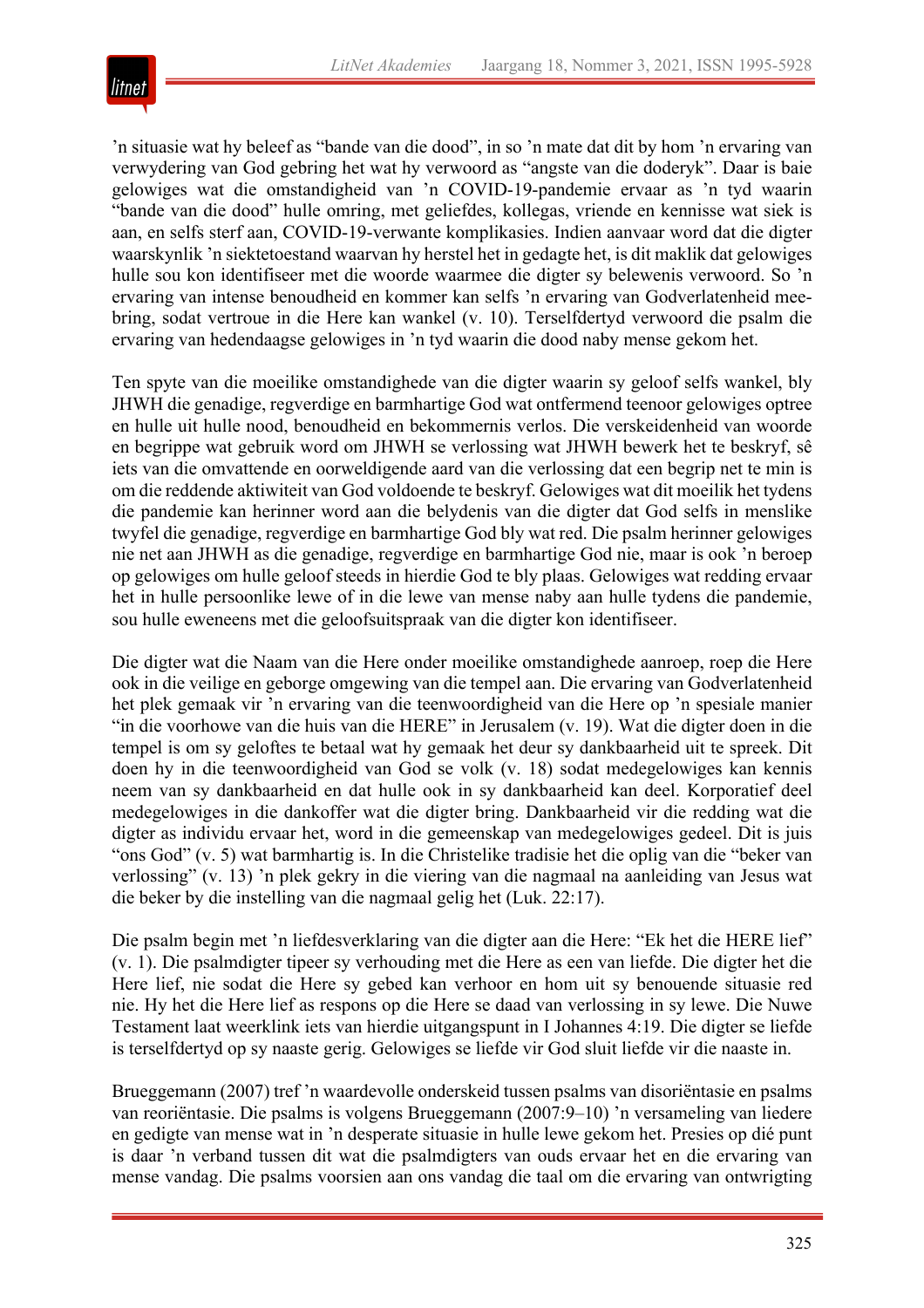

en ontreddering – dit wat Brueggemann disoriëntasie noem – onder woorde te bring. Dan is daar ook psalms van reoriëntasie. Die lewe bring soms 'n aangename verrassing na iets anders en nuut as die ervaring van disoriëntasie en dit gaan in die meeste gevalle gepaard met dankbaarheid vir die dimensie van 'n reoriëntasie (Brueggeman 2007:11). Psalm 116 is 'n voorbeeld van waar 'n situasie van disoriëntasie in die eerste deel van die psalm beskryf word (vv. 1*–*9) na 'n situasie van reoriëntasie in die derde deel van die psalm (vv. 12*–*19), waar daar 'n ingrypende wending gekom het na iets anders, beter en nuut, en wat dan met dankbaarheid begroet word.

## **6. Slot**

Vers 5 maak die mees prominente uitspraak oor wie God is vir die psalmdigter. JHWH is die genadige, regverdige en barmhartige God (v. 5). Dat JHWH luister na die stem van gelowiges in hulle hulpgeroep is vir die digter so belangrik dat dit die stelling is waarmee die psalm open. Dat JHWH luister na die hulpgeroep van gelowiges is nie te danke aan 'n prestasie aan die kant van die digter nie. Dat JHWH luister is op sigself 'n daad van God se genade, regverdigheid en barmhartigheid wat in vers 5 bely word. Die digter het JHWH se verlossing in sy lewe ervaar.

Daar is 'n beweging in die psalm van 'n aanvanklike aanroep van JHWH onder moeilike omstandighede na 'n aanroep van JHWH in die tempel waar die teenwoordigheid van die Here beleef kan word en die digter sy dankbaarheid teenoor JHWH kan uitspreek in die teenwoordigheid van medegelowiges. Dit is juis die viervoudige aanroep van JHWH wat 'n retories-teologiese eenheid in Psalm 116 psalm bewerk. Homileties kan die boodskap dat JHWH, ten spyte van die moeilike omstandighede van die digter waarin sy geloof selfs wankel, steeds die genadige, regverdige en barmhartige God bly wat ontfermend teenoor gelowiges optree en hulle uit hulle nood, benoudheid en bekommernis verlos, vrugbaar benut word.

Die psalms in die algemeen, en Psalm 116 in die besonder, is werd om gelees te word as poësie, gebid te word as gebede en gesing te word soos wat gelowiges vir eeue al doen, juis en veral in uitdagende tye soos die huidige pandemie wat nou al vir meer as 15 maande die lewens van talle mense intens ontwrig. Die uitdaging en avontuur bly om die Bybelse teks van destyds verantwoordelik in verband te bring met die konteks van die hede. Wanneer dit gebeur, ontdek die eksegeet, en uiteindelik die prediker, sowel as die gelowiges wat luister, dat die woorde van die Bybel, ten spyte van eeue wat teks en konteks skei, tog nuut praat met 'n boodskap van bemoediging en geloofsversterking in die hede.

## **Bibliografie**

Allen, L.C. 1983. *Psalms 101–150*. (Word Biblical Commentary 21.) Waco, TX: Word Books.

Anderson, B.W. 1983. *Out of the depths: The Psalms speak.* Philadelphia, PA: Westminster.

Ayars, M.I. 2019. *The shape of Hebrew poetry: Exploring the discourse function of linguistic parallelism in the Egyptian Hallel.* (Studia Semitica Neerlandica 70.) Leiden, Boston, MA: Brill.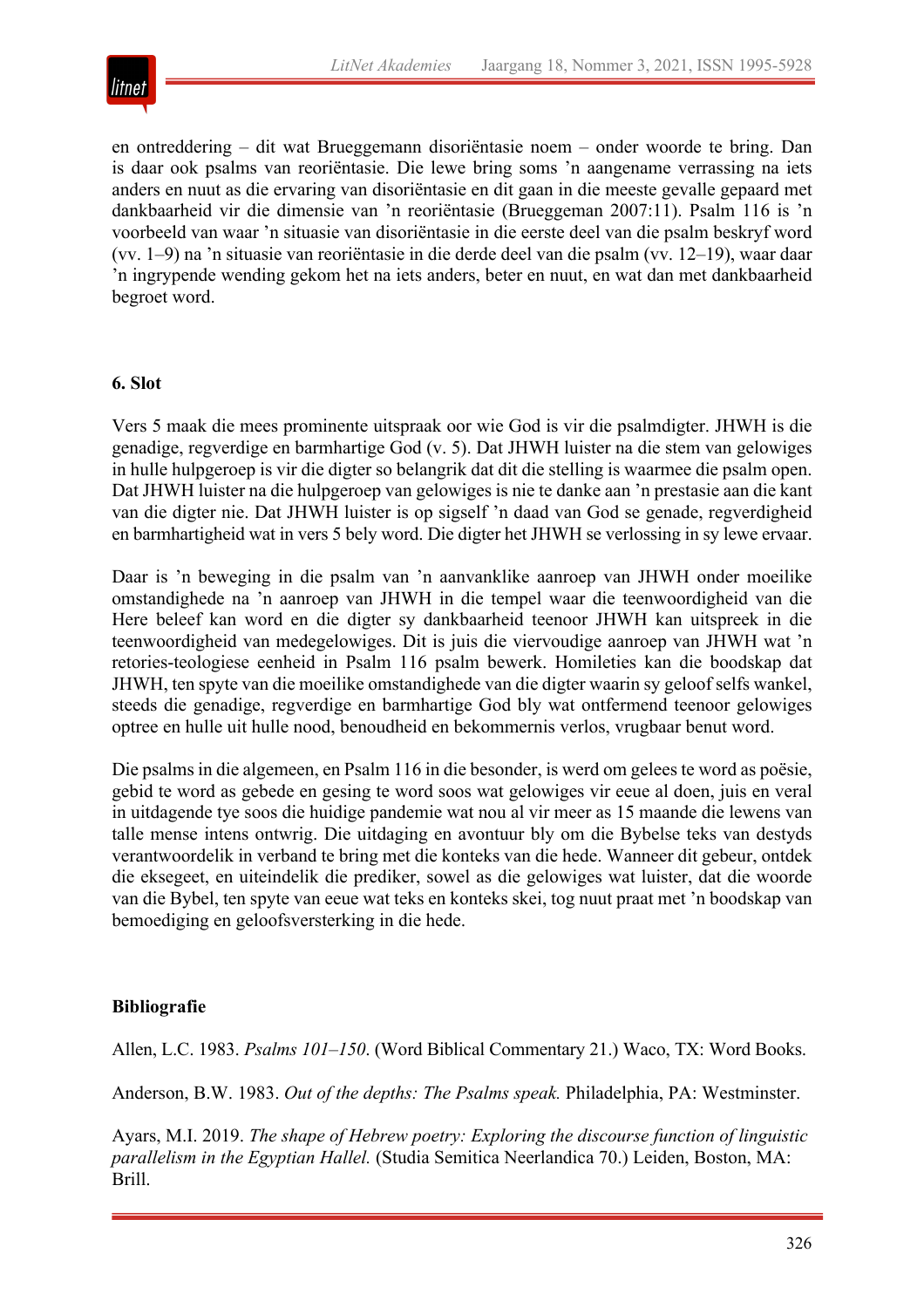

Barré, M.L. 1990. Psalm 116: Its structure and its enigmas. *Journal of Biblical Literature*, 109(1):61*–*78.

Beuken, W., P. Botha, D. Human, C. Pauw en G. Prinsloo (reds.). 2000. *Die lof van my God solank ek lewe: Verklaring van 'n aantal Psalms deur Willem S. Prinsloo*. Irene: Medpharm Publikasies.

Booij, Th. 1995. Ps. 110,10*–*11: The account of an inner crisis. *Biblica*, 76(3):388*–*95.

Brueggemann, W. 1997. *Old Testament theology: Testimony, dispute, advocacy.* Minneapolis, MN: Fortress Press.

—. 2007. *Praying the Psalms.* Eugene, OR: Cascade Books.

Brueggemann, W. en W.H. Bellinger jr. 2014. *Psalms*. (New Cambridge Bible Commentary.) New York, NY: Cambridge University Press.

Burden, J.J. 1991. *Psalms 101–19: Skrifuitleg vir Bybelstudent en gemeente.* Kaapstad: NG Kerk Uitgewers.

Dahood, M. 1970. *Psalms III: 101–150*. (Anchor Bible 17A.) New York, NY: Doubleday.

DeClaissé-Walford, N.L. 2020. *Psalms Books 4–5.* (Wisdom Commentary 22.) Collegeville, Minnesota, MN: Liturgical Press.

Emerton, J.A. 1983. How does the Lord regard the death of His saints in Ps cvxi.15. *Journal of Theological Studies*, 34:146*–*53.

Fischer, G. 2012. *Theologien des Alten Testaments*. (Neuer Stuttgarter Kommentar Altes Testament 31.) Stuttgart: Katholisches Bibelwerk.

Gerstengerber, E.S. 2001. *Psalms, Part 2 and Lamentations*. (Forms of Old Testament Literature 15.) Grand Rapids, MI: Eerdmans.

Gunkel, H. 1926. Die Psalmen. (Handkommentar zum Alten Testament 2.2.) Göttingen: Vandenhoek und Ruprecht.

Hossfeld, F-L. en E. Zenger. 2011. *Psalms 3: A commentary on Psalms 101–50.* (Hermeneia – Critical and historical commentary on the Bible.) Minneapolis, MN: Fortress Press.

Jacobson, R.A. 2004. *"Many are saying": The function of direct discourse in the Hebrew psalter.* (*Journal for the study of the Old Testament*. Aanvullende reeks 397.) Londen: T & T Clark.

James, J.T. 2017. *The storied ethics of the thanksgiving Psalms.* Londen: T & T Clark.

Janowski, B. 2003. Dankbarkeit: Ein antropologischer Grundbegriff im Spiegel der Toda-Psalmen. In Zenger (red.) 2003.